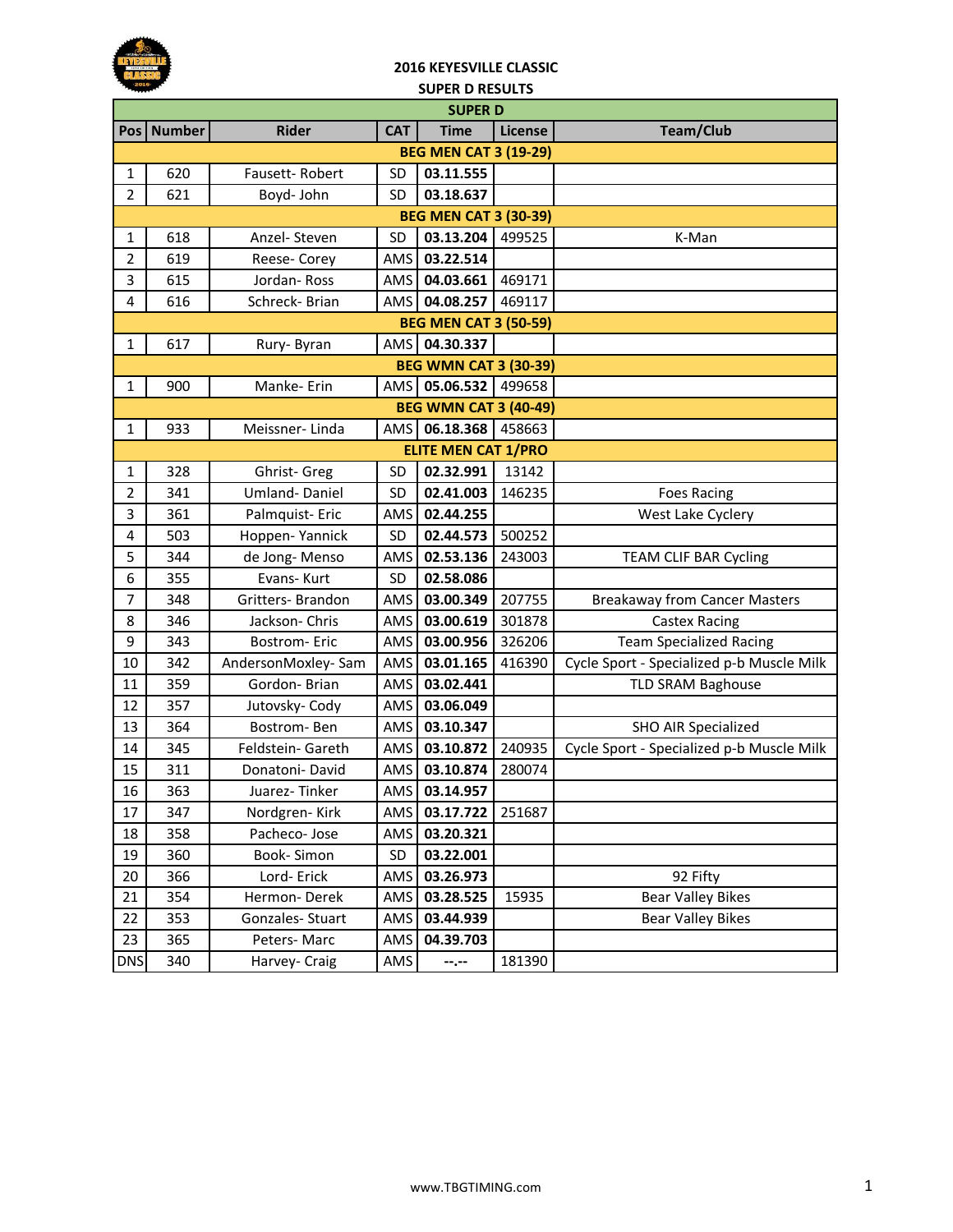

## **2016 KEYESVILLE CLASSIC SUPER D RESULTS**

| <b>ELITE WMN CAT 1/PRO</b>     |                  |                         |            |                                |        |                                        |  |
|--------------------------------|------------------|-------------------------|------------|--------------------------------|--------|----------------------------------------|--|
| 1                              | 815              | Westermann- Elizabeth   | <b>AMS</b> | 03.31.423                      | 310958 | Summit - Competitive Cyclist           |  |
| $\overline{2}$                 | 836              | Connors-Larissa         | AMS        | 03.35.729                      |        | RideBiker                              |  |
| 3                              | 483              | Hoppen- Xylena          | AMS        | 03.58.041                      | 467340 |                                        |  |
| $\overline{4}$                 | 837              | Swartz-Fiona            | AMS        | 03.59.928                      |        | Baghouse                               |  |
| 5                              | 823              | rolandson-shelly        | SD         | 04.13.166                      | 360756 | Team Ninja                             |  |
| 6                              | 806              | Guthrie- Ellen          | AMS        | 04.20.468                      | 208087 | <b>Guthrie Bicycle</b>                 |  |
| $\overline{7}$                 | 817              | Zuckerman- Wilhelmina   | AMS        | 05.11.145                      | 338682 |                                        |  |
| <b>JUNIOR BOYS 15-18</b>       |                  |                         |            |                                |        |                                        |  |
| $\mathbf{1}$                   | 586              | Black-Jacob             | SD         | 02.43.430                      |        |                                        |  |
| $\overline{2}$                 | 559              | Olive-Mason             | <b>SD</b>  | 02.45.533                      |        | Desendit                               |  |
| 3                              | 581              | Miller-Mason            | SD         | 02.52.637                      |        | Desendit                               |  |
| 4                              | 557              | Legge-Kyle              | AMS        | 02.54.427                      | 400648 |                                        |  |
| 5                              | 587              | Mello-Scott             | <b>SD</b>  | 02.58.802                      |        |                                        |  |
| 6                              | 500              | Birkenfeld-Brett        | <b>SD</b>  | 03.04.873                      | 499399 |                                        |  |
| $\overline{7}$                 | 583              | Herbert-Tyler           | AMS        | 03.17.979                      |        |                                        |  |
| 8                              | 582              | Miller-Noah             | <b>SD</b>  | 16.01.188                      |        | Arts Ambassador                        |  |
| <b>JUNIOR BOYS 9-14</b>        |                  |                         |            |                                |        |                                        |  |
| $\mathbf{1}$                   | 558              | Hoppen-Zander           | AMS        | 03.26.408                      | 431044 |                                        |  |
| $\overline{2}$                 | 553              | Birkenfeld- Kyle        | <b>SD</b>  | 03.31.049                      | 499401 |                                        |  |
| 3                              | 245              | Goulart- Parker         | SD         | 04.51.920                      |        |                                        |  |
| 4                              | 584              | Herbert- Carter         | AMS        | 05.21.159                      |        |                                        |  |
|                                |                  |                         |            | <b>JUNIOR GIRLS 9-14</b>       |        |                                        |  |
| $\mathbf{1}$                   | 485              | Ghrist-Casey            | AMS        | 04.32.112                      | 399697 |                                        |  |
|                                |                  |                         |            | <b>SPORT MEN CAT 2 (19-29)</b> |        |                                        |  |
| $\mathbf{1}$                   | 33               | Filllemore- Christopher | <b>AMS</b> | 02.45.086                      |        | Scott-Shimano                          |  |
| $\overline{2}$                 | 28               | Duffield-Scott          | SD         | 02.45.112                      | 496873 | K-Man                                  |  |
| 3                              | 5                | Westermann-Ryan         | AMS        | 02.56.842                      | 264321 | California Polytechnic-San Luis Obispo |  |
| 4                              | 29               | Woody- Jacob            | SD         | 03.00.094                      |        |                                        |  |
| 5                              | 41               | Storm-Brian             | AMS        | 03.05.637                      |        |                                        |  |
| 6                              | $\overline{2}$   | Call- Jeremy            | <b>AMS</b> | 03.18.908                      | 488231 |                                        |  |
| 7                              | 4                | Murphy-McCullen         | AMS        | 03.26.554                      | 499895 |                                        |  |
| 8                              | 3                | Meissner-Nicholas       |            | AMS 03.30.115 202194           |        |                                        |  |
| <b>SPORT MEN CAT 2 (30-39)</b> |                  |                         |            |                                |        |                                        |  |
| $\mathbf{1}$                   | 26               | Buerster-Jesse          | SD         | 02.43.468                      | 498129 | K-Man                                  |  |
| $\overline{2}$                 | 37               | Garcia-Jose             | AMS        | 03.27.088                      |        |                                        |  |
| 3                              | 35               | Zaninovich-Dominic      | AMS        | 03.30.038                      |        |                                        |  |
| 4                              | 47               | Ellis-Travis            | <b>SD</b>  | 03.36.663                      |        |                                        |  |
| 5                              | 24               | Stevenson- Clint        | AMS        | 03.37.285                      |        | <b>Accurate Trenching</b>              |  |
| 6                              | $\boldsymbol{6}$ | Garcia- israel          | AMS        | 03.50.195                      | 466251 |                                        |  |
| $\overline{7}$                 | 32               | Greenwood- Nathan       | AMS        | 04.27.205                      | 360144 | <b>Fig Mountain Brewing</b>            |  |
| <b>DNF</b>                     | 34               | Derohanes- Harmik       | <b>SD</b>  | $-1$ , $-1$                    | 499965 |                                        |  |